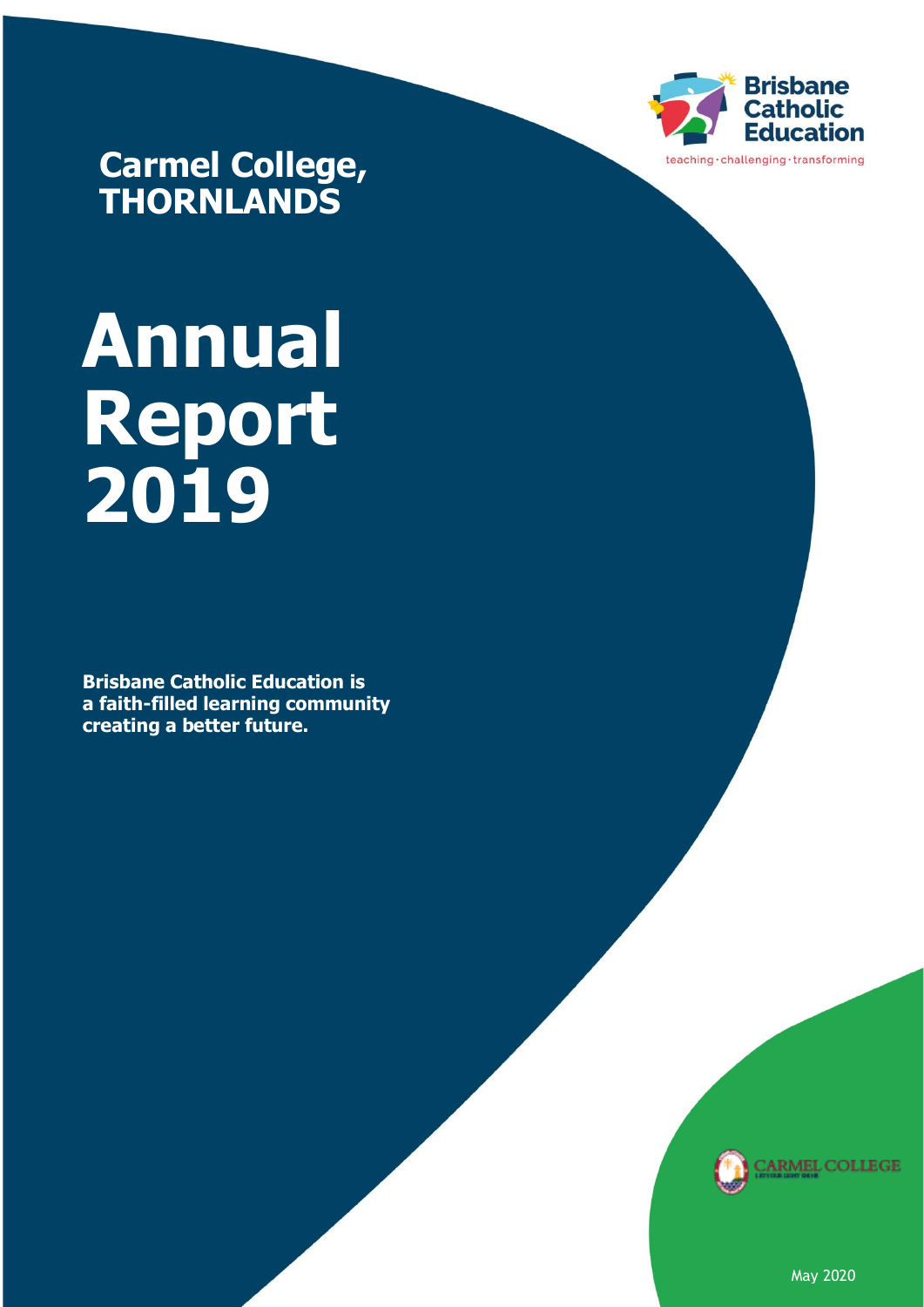# Contact information

| <b>School</b>         | Carmel College                            |
|-----------------------|-------------------------------------------|
| <b>Postal address</b> | 20 Ziegenfusz Road, THORNLANDS, QLD, 4164 |
| <b>Phone</b>          | $(07)$ 3488 7777                          |
| <b>Email</b>          | sthornlands@bne.catholic.edu.au           |
| School website        | www.carmelcollege.qld.edu.au              |
| <b>Contact Person</b> | Stephen Adair - Principal                 |

# **Principal's foreword**

The 2019 Annual Report presents information for reporting requirements and informs the wider community of our school's operations and achievements through the year. The report includes information on the school's profile, curriculum delivery, social climate, school funding, workforce composition and student performance.

# **School progress towards its goals in 2019**

2019 was a very successful year for Carmel College with the provision of excellent new classroom facilities, success in the classroom and on the sporting field as well as the continued provision of a community of care. The summary of goals below shows a snapshot of the College's main achievements for 2019.

| <b>Goal</b>                                                                                    | <b>Progress</b>  |
|------------------------------------------------------------------------------------------------|------------------|
| Continue to embed a Catholic perspective across all curriculum areas.                          | Achieved         |
| Investigate the naming of buildings to reflect our Catholic identity.                          | Achieved         |
| Establish an outdoor sacred space in the lakes area.                                           | In progress      |
| Develop a style guide for College signage, which incorporates Catholic<br>identity.            | Achieved         |
| Increase engagement in daily prayer.                                                           | Achieved         |
| Developing understanding of cognitive verbs and develop consistency of use.                    | In progress      |
| School-wide formatting and language around planning, teaching, assessing<br>and reporting.     | Achieved         |
| Implementation and continued development of the new Senior Schooling<br>curriculum in Year 11. | Achieved         |
| Inform School community of implications for assessment and reporting with<br>new QCE system.   | Achieved         |
| Professional learning for teachers to build capacity in the explicit teaching of<br>writing.   | Achieved         |
| Develop role for Literacy Coach.                                                               | Achieved         |
| Upskill staff on the effective use of IT to progress learning.                                 | Achieved         |
| Embedding of Learning Enhancement model and processes.                                         | Progressing well |
| Strong partnerships between teachers and students for individual and class<br>learning.        | Progressing well |
| Develop and trial Co-teaching program.                                                         | Achieved         |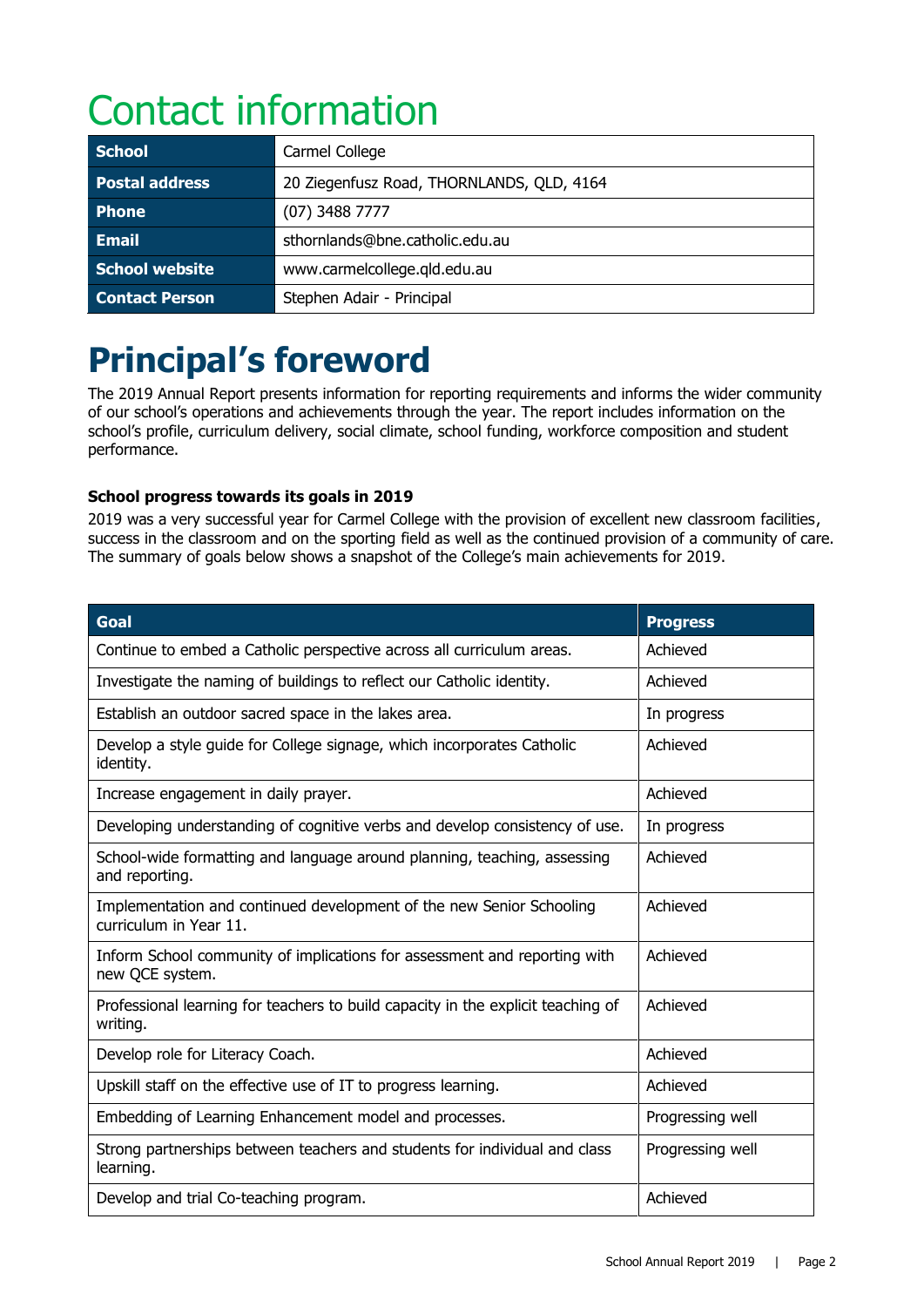| Goal                                                         | <b>Progress</b> |
|--------------------------------------------------------------|-----------------|
| Make application under BGA for Administration redevelopment. | Achieved        |
| Complete Stage 2 of H Block.                                 | Achieved        |
| Develop a student services centre.                           | Achieved        |
| Participate in External review.                              | Achieved        |
| Develop extended networks among staff.                       | Achieved        |

# **Future outlook**

The explicit improvement agenda for 2020 will focus on building Catholic identity thorough engagement in the Catholic Identity Project and the establishment of our dual Marist and Carmelite charisms. 2020 will also see continued excellent Learning and Teaching with ongoing focus on the explicit teaching of writing, the development of teacher skills in using online learning tools and the development of a holistic process for the tracking and monitoring of each student. Thanks to our successful funding application in 2019 construction of a new administration facility will occur in 2020 along with the development of a landscape master plan.

# **Our school at a glance**

# **School profile**

Carmel College is a Catholic school administered through Catholic Education Archdiocese of Brisbane.

**Coeducational or single sex:** Coeducational

**Year levels offered in 2019:** Years 7 -12

### **Student enrolments for this school:**

|      | <b>Total</b> | <b>Girls</b> | <b>Boys</b> | <b>Aboriginal and</b><br><b>Torres Strait</b><br><b>Islander</b><br>students |
|------|--------------|--------------|-------------|------------------------------------------------------------------------------|
| 2019 | 1158         | 636          | 522         | 29                                                                           |

Student counts are based on the Census (August) enrolment collection.

# **Characteristics of the student body**

As Carmel College is the only Catholic co-educational secondary college in Redland City, the majority of students have attended a Catholic primary school in the Redlands. Students' catholicity is continually nurtured within the college community, so as to establish a strong sense of identity and well-being, through the college motto: 'Let Your Light Shine'.

As an inclusive school with a holistic approach Carmel draws a range of students with varied backgrounds, abilities and pathways. Students come to Carmel from across the Redlands including the Bay Islands, to participate in the fullness of school life and learning.

In addition to the Sport co-curricular program offered at the college, students also readily embrace both the Arts and Spiritual dimensions. Strong student participation in the Arts co-curricular program include drama, art and music productions; liturgical celebrations and showcase evenings. Spiritually, students engage in a strong sense of catholicity, through the participation in social justice opportunities; liturgies; community and Indigenous celebrations; and commemoration services within Brisbane Catholic Education.

Participation in these co-curricular programs contribute to the holistic person, enabling the majority of students to engage in a healthy lifestyle. Consequently, student engagement with classroom, co-curricular and community activities is usually positive and productive. The students are welcoming and accepting of others, as they possess a caring nature.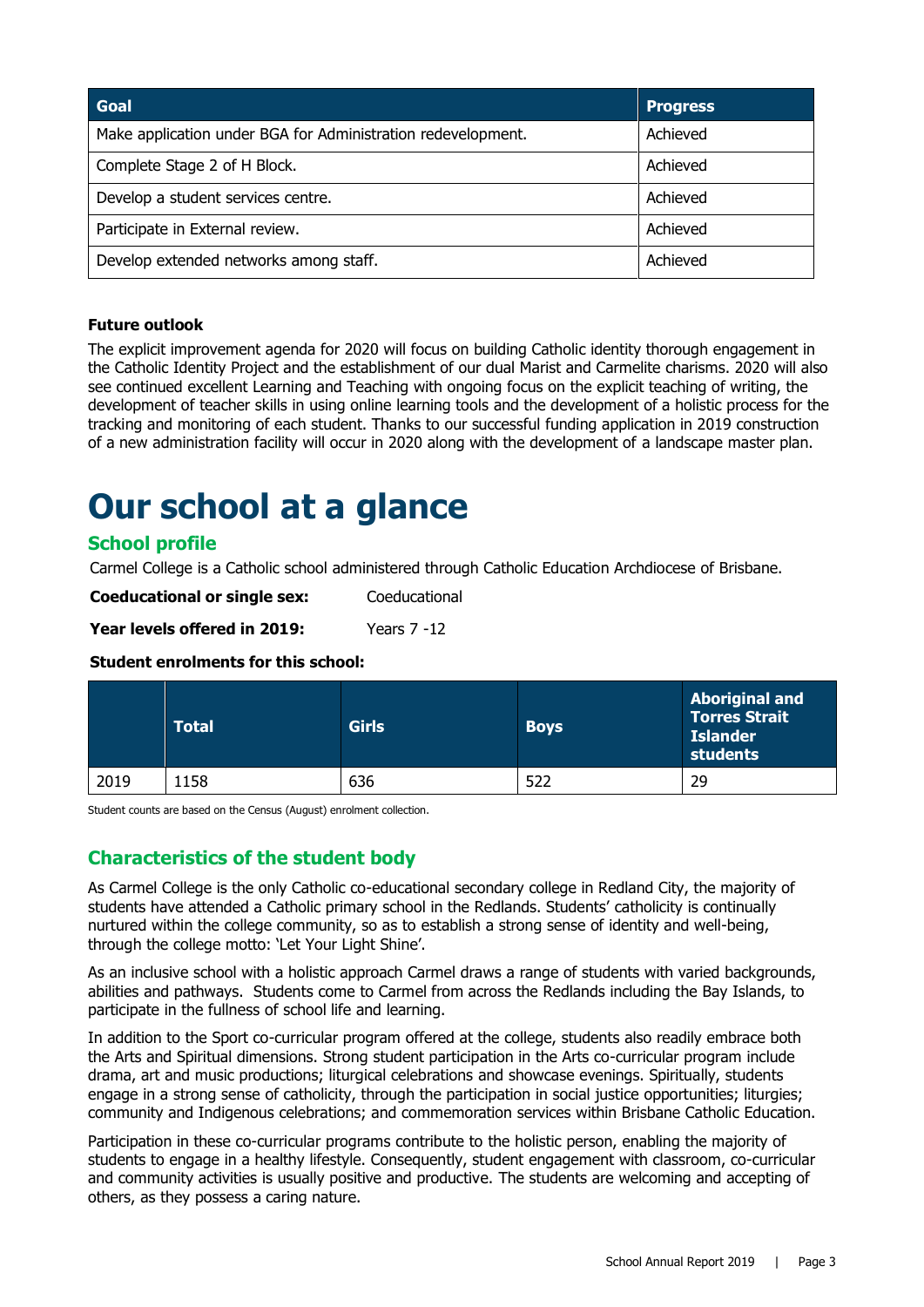# **Curriculum delivery**

### **Approach to curriculum delivery**

Years 7-10 access learning from the Australian Curriculum.

- Year 11 and 12 access learning from a diverse range of QCAA Authority and Authority Registered subjects as well as Vocational offerings that allow students a wide choice in following an individual Senior Education and Training Plan.
- The flexibility of school timetabling arrangements allows students to access School-based Apprenticeships and Traineeships, TAFE co-operative programs and University linkage programs.
- VET course offerings include Certificate III in Business Certificate III in Childhood Education and Care Certificate I in Construction Certificate I in Digital Media/Technologies Certificate II in Engineering Pathways Certificate III in Fitness Certificate II in Hospitality.
- Through our partnerships with TAFE, Skills Tech and other quality external providers students undertook studies in 37 different qualifications.

### **Co-curricular activities**

At Carmel College, students are encouraged to "Let their Light Shine" through a wide variety of co-curricular offerings. The following lists are by no means exhaustive.

Community involvement includes the following: Cleveland Gardens; Rosies; College Social Justice group; Caritas; St Vincent de Paul; ANZAC Day ceremonies. Cultural activities include the following: Debating, Instrumental Music Program, Musical, Dance and Choir.

The College participates in Bayside and South East Colleges Association (SECA) carnivals for Swimming, Cross Country and Athletics. From the Bayside carnivals, students have the opportunity to make district, regional, state and national teams. The College participates in the regular inter-school SECA winter sporting competition, held during terms two and three.

### **How information and communication technologies are used to assist learning**

Carmel College operates a one to one laptop program from Years  $7 - 12$ . Teachers and students use a wide range of learning technologies to support the learning process including the use of class teams, interactive and collaborative resource spaces, presentation media and research methodologies from focused enquiry questions.

# **Social climate**

### **Overview**

Carmel College is marked by a welcoming atmosphere within both student and staff bodies. There is a strong emphasis on Family Spirit with students and staff embracing this ethos wholeheartedly. As such, the overall climate of the school is safe and supportive. The college has rigorous restorative justice processes in place to address inappropriate behaviour in addition to holistic well-being and student protection strategies including identified Student Protection Contacts, integrated curriculum learning that addresses safety and wellbeing, supportive school structures (Pastoral Care classes, Pastoral Leaders, Pastoral House structures) and specialist staff Counsellors.

Carmel College emphasises an inclusive approach to learning with specialist learning support services to assist students and staff with effectively engaging in learning. There is a holistic focus on high quality pedagogy to support all learners with focussed adjustment and differentiation to ensure each learner is supported in their learning journey.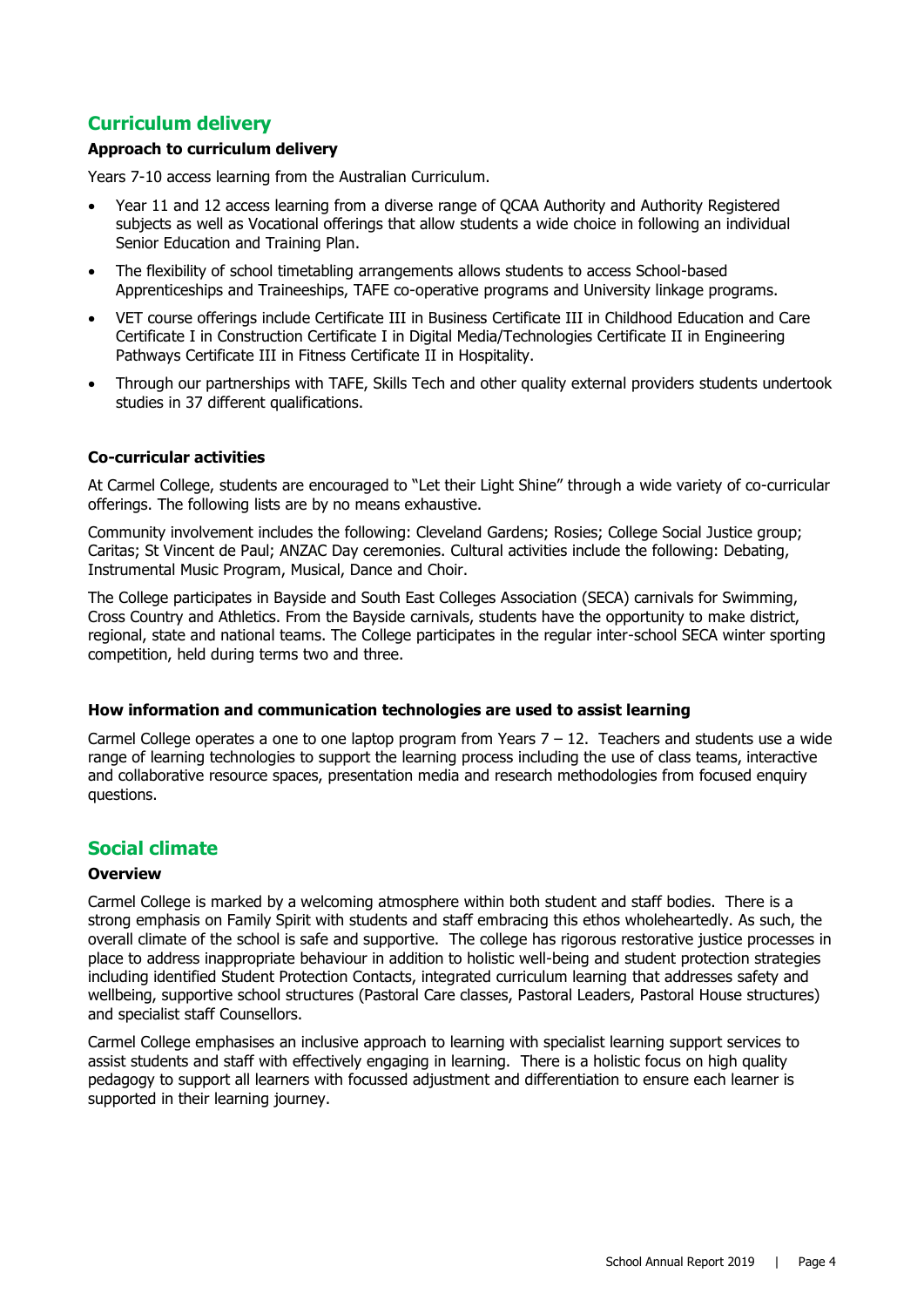# **BCE Listens Survey - Student satisfaction**

| <b>Performance measure</b>                                                                                                      |       |
|---------------------------------------------------------------------------------------------------------------------------------|-------|
| Percentage of students who agree# that:                                                                                         | 2018  |
| At my school, I can express my beliefs                                                                                          | 69.4% |
| My school encourages all students to participate in spiritual and religious activities and<br>projects outside of the classroom | 83.9% |
| Religious Education at my school is interesting and engaging                                                                    | 48.2% |
| I see school staff practising the values and beliefs of my school                                                               | 69.2% |
| My school looks for ways to improve                                                                                             | 83.9% |
| Students at my school are encouraged to voice their concerns or complaints                                                      | 75.2% |
| Teachers treat students fairly at my school                                                                                     | 65.2% |
| Teachers recognise my efforts at school                                                                                         | 77.3% |
| I feel safe at school                                                                                                           | 88.0% |
| My school helps me to respect the needs of others                                                                               | 90.6% |
| I am happy to be at my school                                                                                                   | 84.8% |

# **BCE Listens Survey - Staff satisfaction**

| <b>Performance measure</b>                                                                                                      |        |
|---------------------------------------------------------------------------------------------------------------------------------|--------|
| Percentage of staff who agree# that:                                                                                            | 2018   |
| This school helps me to develop my relationship with God                                                                        | 93.9%  |
| My school encourages all students to participate in spiritual and religious activities and<br>projects outside of the classroom | 98.7%  |
| Religious Education at this school is comprehensive and engaging                                                                | 78.1%  |
| I see school staff practising the values and beliefs of this school                                                             | 93.4%  |
| This school is well managed                                                                                                     | 98.7%  |
| My concerns are taken seriously by the school                                                                                   | 93.2%  |
| This school is a safe place to work                                                                                             | 98.6%  |
| This school has an inclusive culture                                                                                            | 91.9%  |
| This school has a culture of striving for excellence                                                                            | 82.7%  |
| All my students know I have high expectations of them                                                                           | 98.3%  |
| I am proud to be a member of this school                                                                                        | 100.0% |
| Overall, I am happy with my decision to work at this school                                                                     | 100.0% |

# 'Agree' represents the percentage of respondents who Somewhat Agree, Agree or Strongly Agree with the statement.

DW = Data withheld to ensure confidentiality.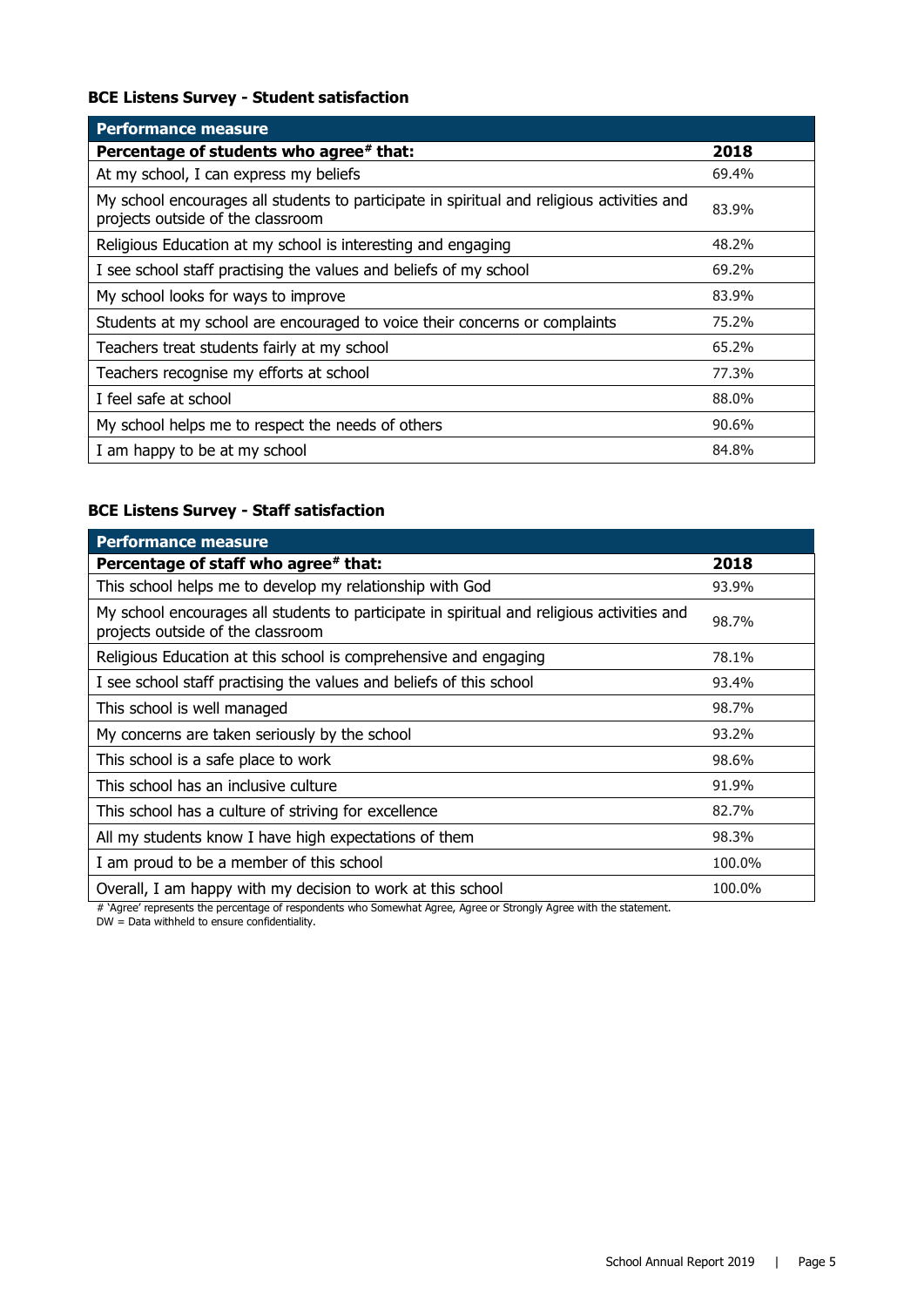### **Family and community engagement**

The College is dedicated to developing and consolidating co-operative relationships with parents and the broader community. The college recognises that education is a three-way partnership between the school, the student and the home.

Parents are encouraged to have an active interest in the education of their children. Parents are also encouraged to communicate with the staff members of the College and to make contact with them on matters relevant to their well-being and learning.

The College communicates with parents fortnightly via a college newsletter. General information about the college, and specific information about the academic and co-curricular programs can be obtained via the college's website. The college reports on academic progress in April, June and December with parent / teacher conferences available at the beginning of terms two and three. Parents are invited to attend information evenings. Direct contact is made with parents to organise meetings for the development of plans for students whose learning or engagement requires specific, specialised or individual support.

The College Parents and Friends Association meets once per term and the College Board meet four times per year. Parents are welcome to attend the Opening College Mass, Easter Liturgy, Foundation Day Mass, Awards Evenings, Wednesday morning Mass, as well as the inter-house sporting carnivals and inter-school competitions.

# **Environmental footprint**

#### **Reducing the school's environmental footprint**

This is the first year of reporting on the school's electricity usage. Responsible energy usage supports the school's efforts towards a living response to Pope Francis' Encyclical Laudato Si' Care for our Common Home.

Carmel College has a large bank of solar panels which support our energy usage. 60% of light fittings have been upgraded to low consumption LED with a program of replacement being enacted for the remaining 40%. Smart technology is used to monitor energy usage with data provided to staff to inform sustainable practices.

| <b>Environmental footprint indicators</b> |                           |  |
|-------------------------------------------|---------------------------|--|
| l Years                                   | <b>Electricity</b><br>kWh |  |
| 2019                                      | 384035                    |  |

# **School funding**

#### **School income broken down by funding source**

School income, reported by financial year accounting cycle using standardized national methodologies and broken down by funding source is available via the [My School](http://www.myschool.edu.au/) website.

#### **How to access our income details**

- 1. Click on the My School link <http://www.myschool.edu.au/>.
- 2. Enter the school name or suburb of the school you wish to search.

| Find a school                   |              |                    | <b>Search website</b> |              |              |
|---------------------------------|--------------|--------------------|-----------------------|--------------|--------------|
| Search by school name or suburb |              |                    |                       |              | Go           |
| <b>School sector</b>            | $\checkmark$ | <b>School type</b> | $\checkmark$          | <b>State</b> | $\checkmark$ |

3. Click on 'View School Profile' of the appropriate school to access the school's profile.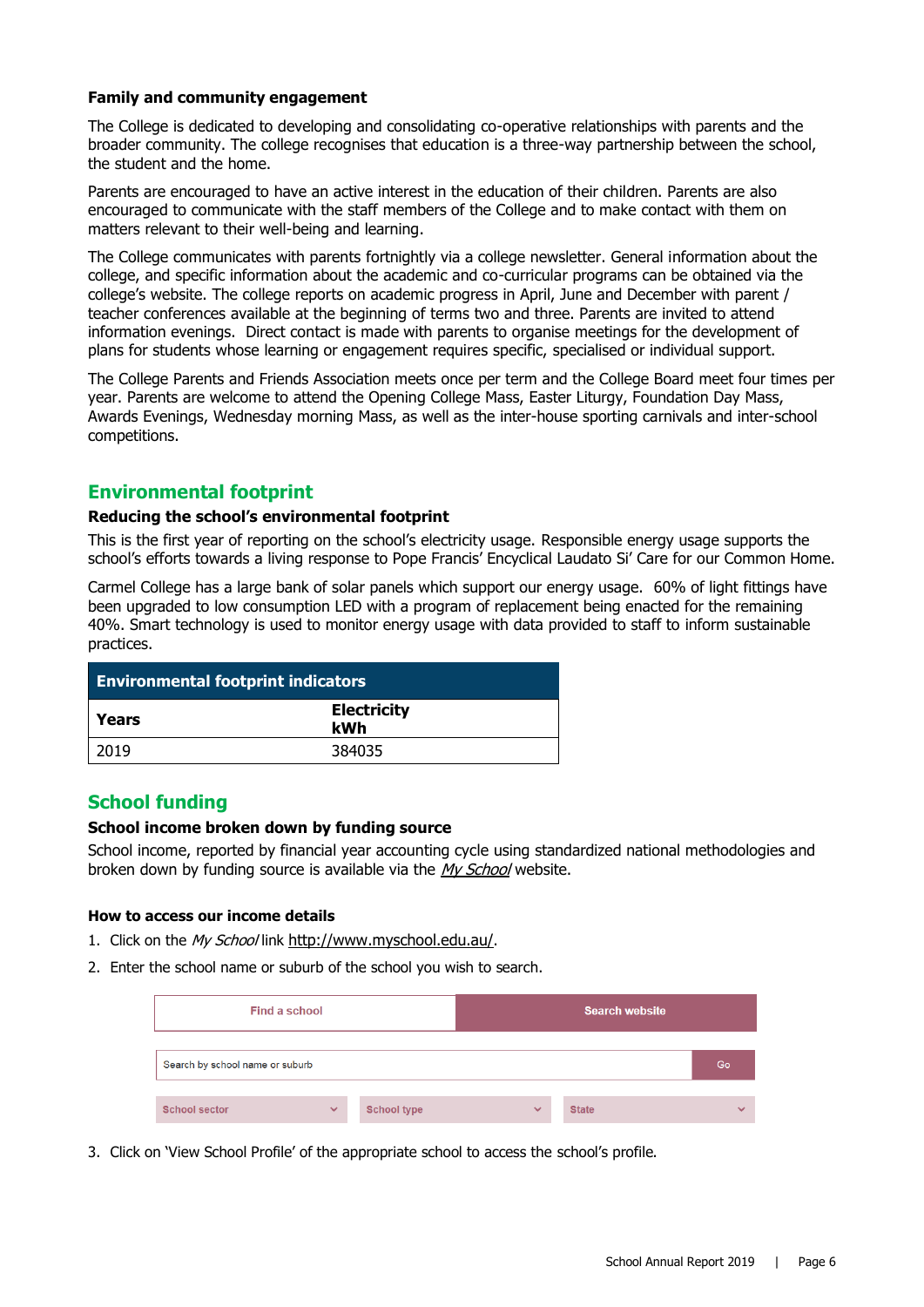

4. Click on 'Finances' and select the appropriate year to view the school financial information.

**NAPLAN** Schools map School profile Attendance Finances VET in schools Senior secondary

Note: If you are unable to access the internet, please contact the school for a hard copy of the school's financial information.

# **Our staff profile**

# **Workforce composition**

| <b>Description</b>           | <b>Teaching Staff</b> | Non-Teaching Staff |
|------------------------------|-----------------------|--------------------|
| Headcount                    | 99                    | 38                 |
| <b>Full-time Equivalents</b> | 92.33                 | 29.2               |

### **Qualifications of all teachers\***

| <b>Highest level of qualification</b> | Number of classroom teachers and school<br>leaders at the school |
|---------------------------------------|------------------------------------------------------------------|
| Doctorate                             | 0                                                                |
| <b>Masters</b>                        | 18                                                               |
| Graduate diploma etc.**               | 38                                                               |
| Bachelor degree                       | 40                                                               |
| Diploma                               | 3                                                                |
| Certificate                           | 0                                                                |

\*Teaching staff includes School Leaders

\*\*Graduate diploma etc. includes graduate diploma, bachelor honours degree, and graduate certificate.

# **Professional development**

### **Expenditure on and teacher participation in professional development**

The total funds expended on teacher professional development in 2019 were \$72,114.

The major professional development initiatives are as follows:

- Developing teacher understanding and skills in teaching the elements of writing.
- Preparing for the implementation of the new Queensland Year 11 and 12 curriculum.
- Use of writing analysis data to inform the teaching of writing.

The proportion of the teaching staff involved in professional development activities during 2019 was 100%.

# **Staff attendance and retention**

# **Average staff attendance**

| <b>Description</b>                                                    |       |
|-----------------------------------------------------------------------|-------|
| Staff attendance for permanent and temporary staff and school leaders | 97.1% |

### **Proportion of staff retained from the previous school year.**

From the end of the previous school year, 91%% of staff was retained by the school for the entire 2019.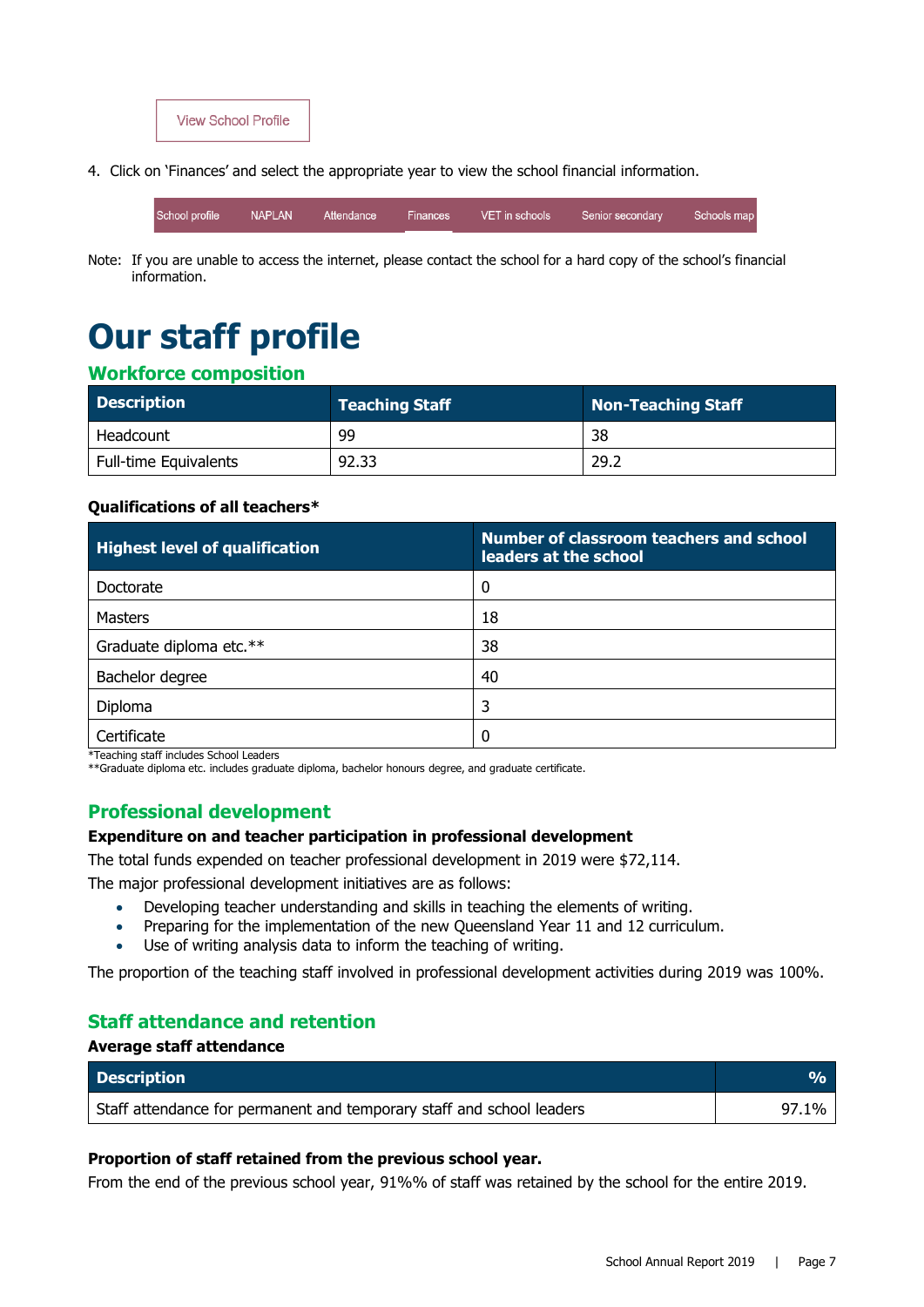# **Performance of our students**

# **Student attendance**

| <b>Description</b>                                                                | $\frac{0}{0}$ |
|-----------------------------------------------------------------------------------|---------------|
| The overall attendance rate* for the students at this school                      | 90.1%         |
| Attendance rate for Aboriginal and Torres Strait Islander students at this school | 86.8%         |

| Average attendance rate per year level |          |                                 |       |  |
|----------------------------------------|----------|---------------------------------|-------|--|
| Year 7 attendance rate                 |          | 93.5%   Year 10 attendance rate | 88.5% |  |
| Year 8 attendance rate                 | $90.4\%$ | Year 11 attendance rate         | 88.7% |  |
| Year 9 attendance rate                 | $89.5\%$ | Year 12 attendance rate         | 89.0% |  |

\*The student attendance rate is generated by dividing the total of full-days and part-days that students attended, and comparing this to the total of all possible days for students to attend, expressed as a percentage.

The overall student attendance rate in 2019 for all Brisbane Catholic Education schools across years 7-12 was 88.5%.

#### **Apparent retention rate from Year 10 to Year 12**

| <b>Description</b>                                                             |       |
|--------------------------------------------------------------------------------|-------|
| Year 12 student enrolment as a percentage of the Year 10 (2017) student cohort | 93.5% |

The apparent retention rate for Year 10 to Year 12 = the number of full time students in Year 12 expressed as the percentage of those students who were in Year 10 two years previously (this may be greater than 100%).

### **Description of how non-attendance is managed by the school**

- Pastoral Care Teachers monitor student attendance, marking rolls electronically at the beginning and end of each day. Class teachers monitor and confirm rolls each lesson during the day. Parents are encouraged to provide notification of absence to the college via the Parent Portal or by phone. In circumstances where this notification is not received students are required to provide a note of explanation upon their return to school. Parents receive a text message advising of unnotified absence by 10.00am each day, with Pastoral Care Teachers contacting home after 2 days of unnotified absence. High attendance is encouraged with students being engaged in discussions regarding the importance of attendance and the link between attendance and learning success.
- Student with high attendance rates are recognised via certificates and House points are awarded for high attendance rates. A range of incentives are provided to students for individual and collective high attendance.

# **NAPLAN**

### **Average NAPLAN results**

|                         | Year <sub>7</sub> |                  | Year 9        |                  |
|-------------------------|-------------------|------------------|---------------|------------------|
|                         | <b>School</b>     | <b>Australia</b> | <b>School</b> | <b>Australia</b> |
| Reading                 | 554.2             | 546.0            | 570.3         | 580.4            |
| Writing                 | 516.9             | 513.2            | 539.0         | 548.9            |
| Spelling                | 548.4             | 545.6            | 576.9         | 582.3            |
| Grammar and punctuation | 548.3             | 541.7            | 562.9         | 573.2            |
| Numeracy                | 557.9             | 554.1            | 577.6         | 592.0            |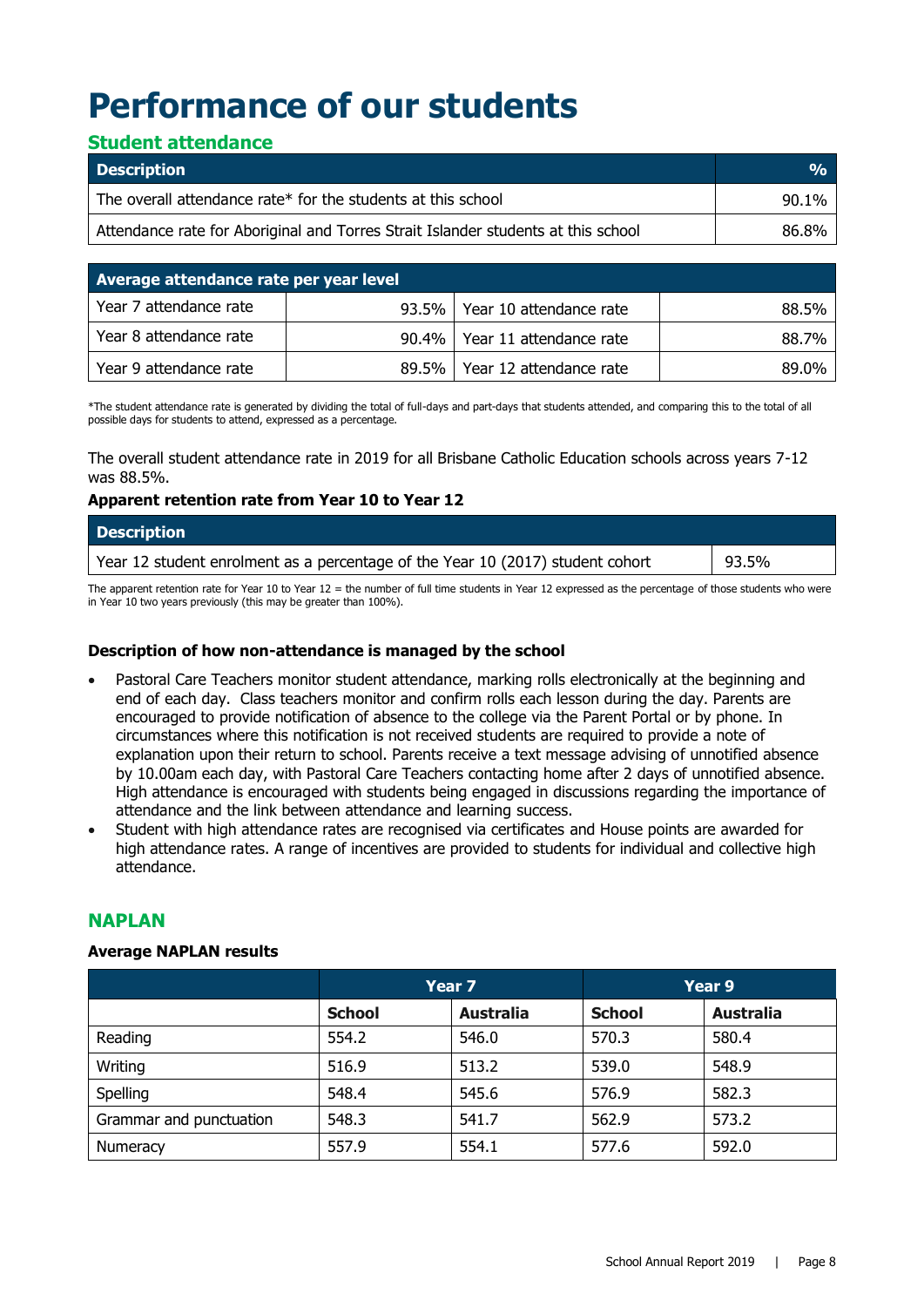# **Year 12 outcomes**

| <b>Description</b>                                                                                                                                 | 2019  |
|----------------------------------------------------------------------------------------------------------------------------------------------------|-------|
| Number of students receiving a Senior Statement                                                                                                    | 123   |
| Number of students awarded a Queensland Certificate of Individual Achievement.                                                                     | 0     |
| Number of students awarded a Queensland Certificate of Education (QCE) at the end of Year<br>12.                                                   | 117   |
| Number of students receiving an Overall Position (OP)                                                                                              | 76    |
| Number of students awarded one or more Vocational Educational Training (VET)<br>qualifications (including SAT).                                    | 60    |
| Number of students awarded a VET Certificate II or above.                                                                                          | 53    |
| Number of students who were completing/continuing a School-based Apprenticeship or<br>Traineeship (SAT).                                           | 4     |
| Number of students awarded an International Baccalaureate Diploma (IBD).                                                                           | 0     |
| Percentage of OP/IBD eligible students with OP 1-15 or an IBD.                                                                                     | 70%   |
| Percentage of Year 12 students who are completing or completed a SAT or were awarded<br>one or more of the following: QCE, IBD, VET qualification. | 98.4% |
| Percentage of Queensland Tertiary Admissions Centre (QTAC) applicants received a tertiary<br>offer.                                                | 97.1% |

As at March 2019. The above values exclude VISA students.

# **Overall position bands (OP)**

| Year | Number of students in each band for OP 1-25 |         |          |          |          |
|------|---------------------------------------------|---------|----------|----------|----------|
|      | OP 1-5                                      | OP 6-10 | OP 11-15 | OP 16-20 | OP 21-25 |
| 2019 |                                             | 20      | 22       | 23       |          |

As at March 2019. The above values exclude VISA students.

### **Vocational Educational Training qualification (VET)**

| Year          | Number of students awarded certificates under the Australian Qualification<br><b>Framework (AQF)</b> |                          |  |  |
|---------------|------------------------------------------------------------------------------------------------------|--------------------------|--|--|
| Certificate I | Certificate II                                                                                       | Certificate III or above |  |  |
| 2019<br>45    |                                                                                                      | 42                       |  |  |
|               |                                                                                                      |                          |  |  |

As at March 2019. The above values exclude VISA students.

Students at Carmel College have the opportunity to complete Vocational Training in a wide range of areas. Within the school students access training in Construction, Engineering, Childcare, Hospitality, Sport and Recreation and Fitness. Students also engage in training through TAFE and other registered training organisations in areas such as Health, Horticulture, Beauty, Dance, Hairdressing, Automotive and Electrical.

# **Student destinations**

## **Post-school destination information**

The results of the 2019 post-school destinations survey, Next Step – Student Destination Report (2019 Year 12 cohort), will be uploaded to the Brisbane Catholic Education's website in September.

Schools with fewer than 5 responses will not have a report available on the post-school destinations of Year 12 completers for reasons of confidentiality.

The report will be available at: [http://www.bne.catholic.edu.au/schools-curriculum/school](http://www.bne.catholic.edu.au/schools-curriculum/school-reporting/Pages/School-Annual-Reports.aspx)[reporting/Pages/School-Annual-Reports.aspx.](http://www.bne.catholic.edu.au/schools-curriculum/school-reporting/Pages/School-Annual-Reports.aspx)